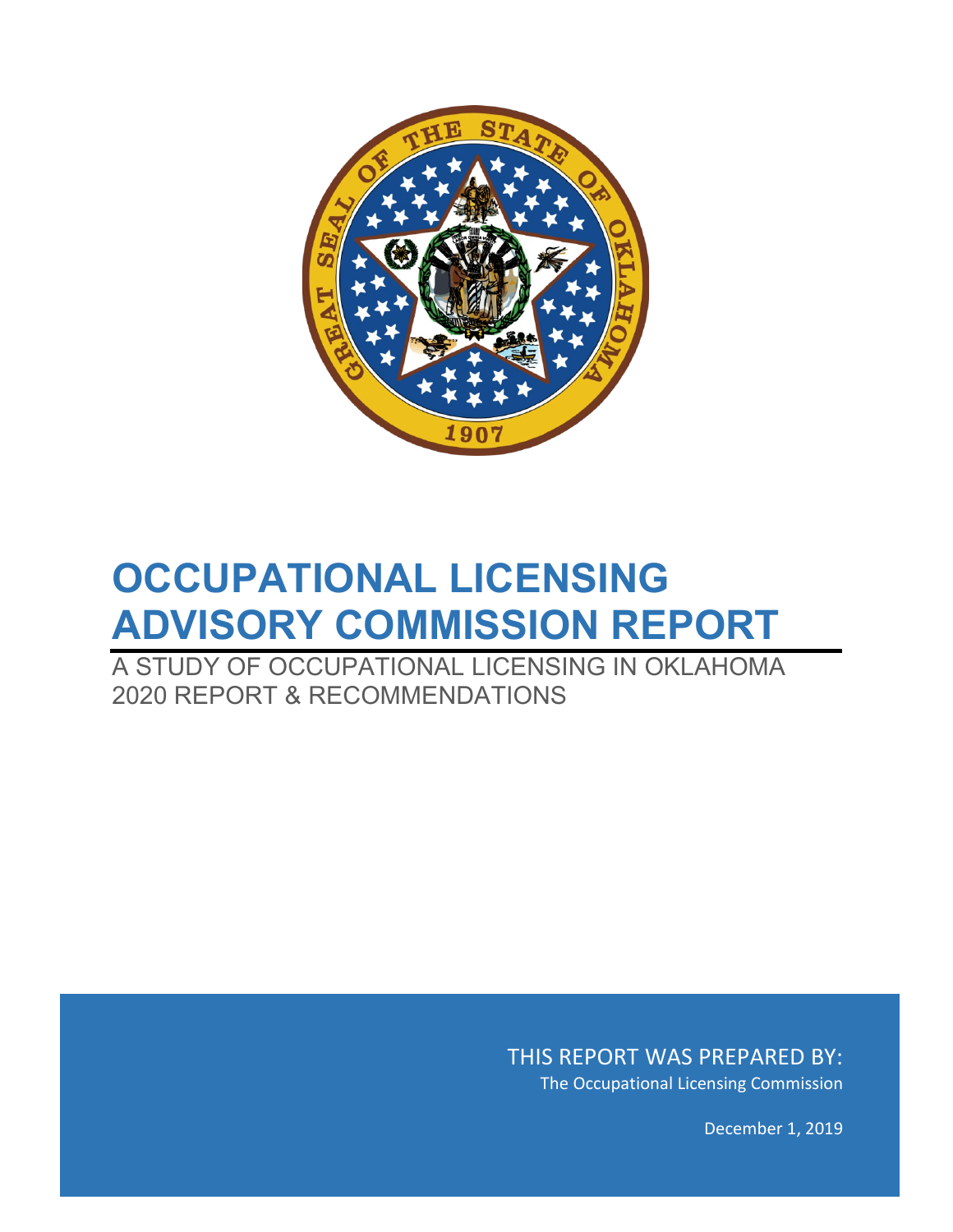## **Occupational Licensing Advisory Commission Members**

- Labor Commissioner Leslie Osborn
- Senator Nathan Dahm
- Senator Kay Floyd
- Senator Adam Pugh
- Representative Mark McBride
- Representative Cyndi Munson
- Representative Mike Osburn
- Bo Reese, Chief Information Officer, OMES
- Matthew Burns, Chief Communications Officer, HCSC-BCBS of OK
- Paul Campbell, President & CEO, Bison Energy
- Steven Shoemaker, VP of Sales and Marketing, Ideal Homes

Commission Staff: Janet DeVeny-Edwards, Project Director, Occupational Licensing Advisory Commission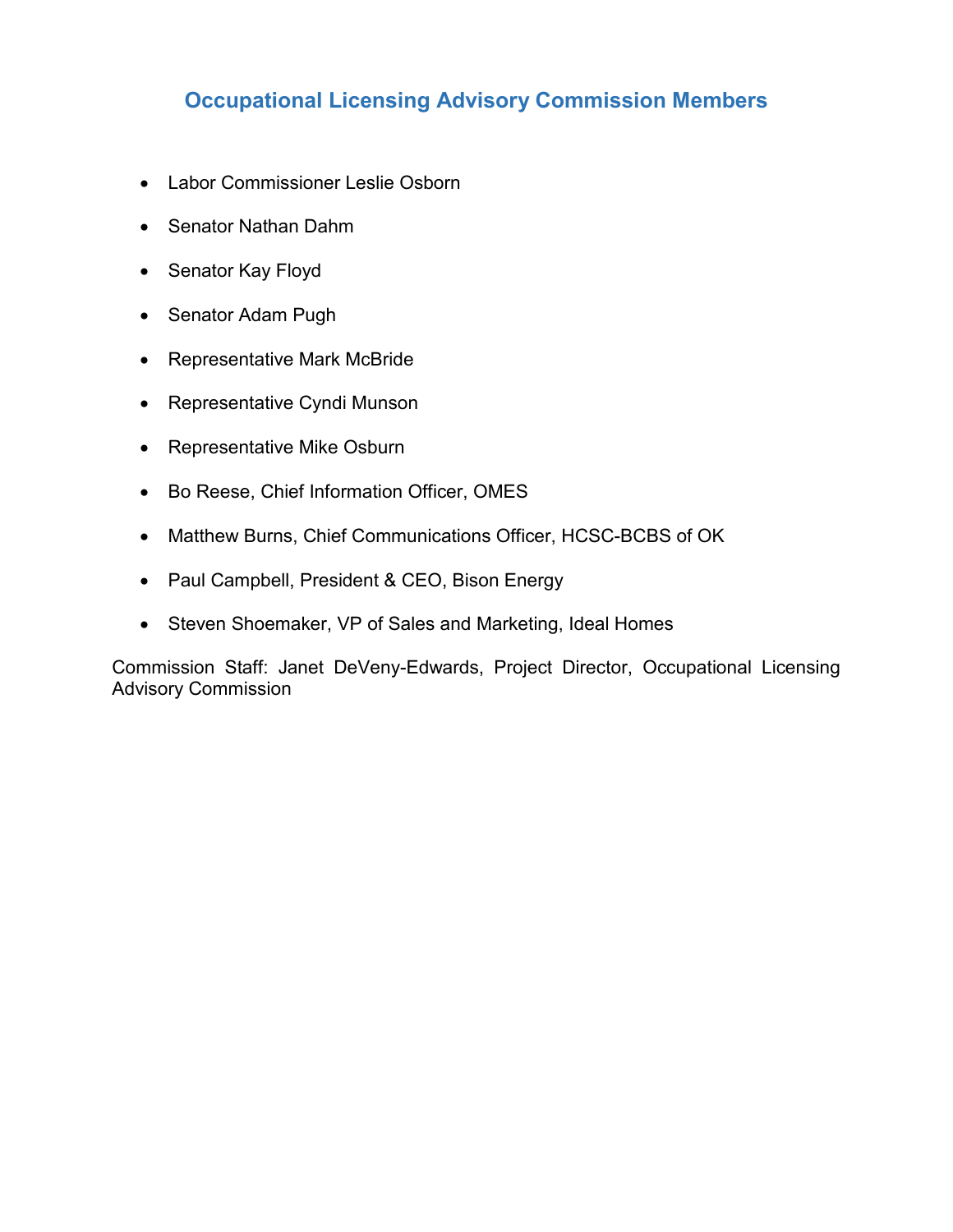## **Table of Contents**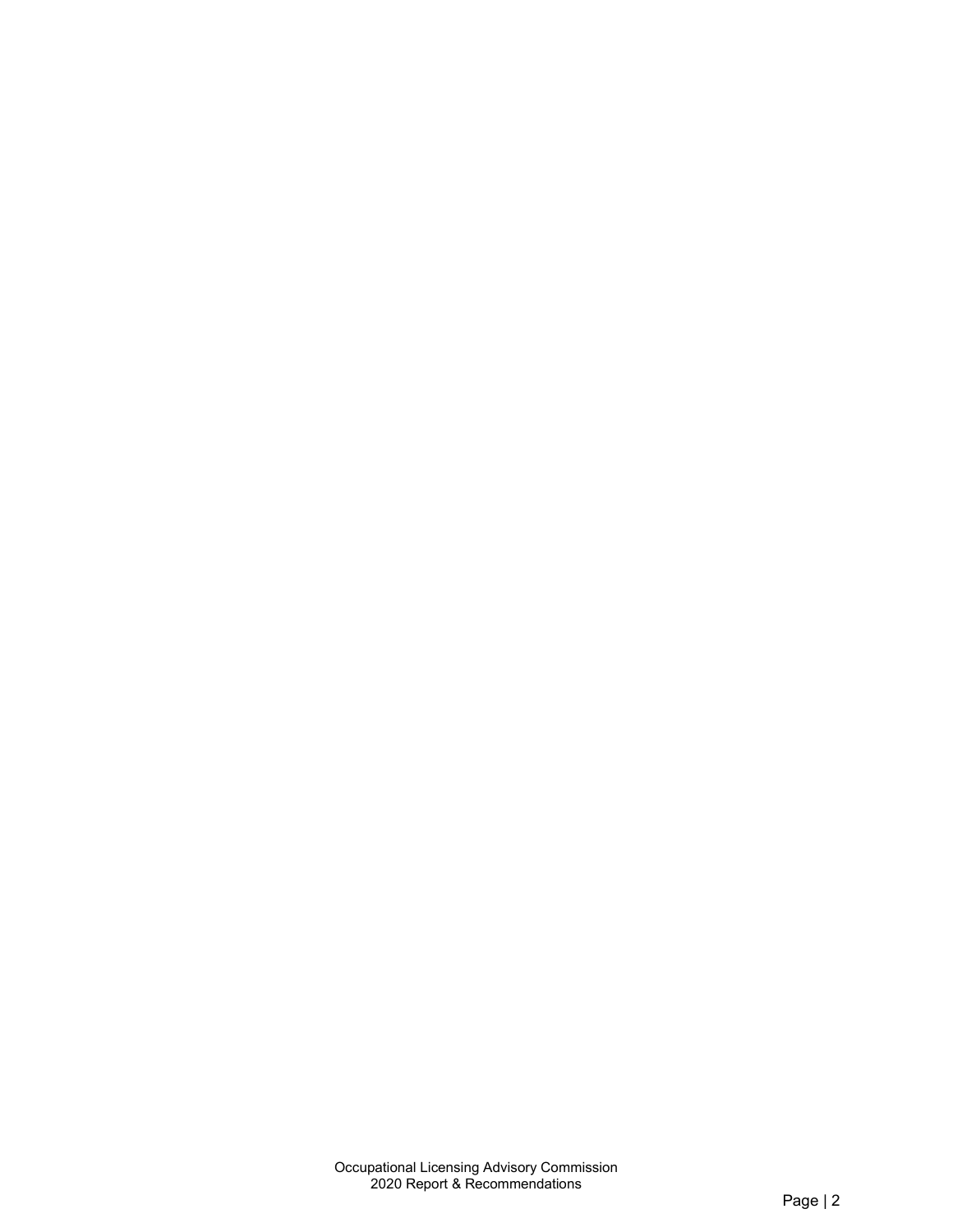## **Executive Summary**

<span id="page-4-0"></span>In 2018, the Occupational Licensing Advisory Commission ("Commission") was formed and charged with conducting a comprehensive review of Oklahoma's occupational and professional licenses (collectively, "occupational licenses") not less than once every four (4) years and to provide recommendations to the Oklahoma Legislature. A written report of the Commission's legislative recommendations will also be provided to the Governor, President Pro Tempore of the Senate, and the Speaker of the House of Representatives. The Commission's 2020 Report and Recommendations strives to balance free market principles with protecting public safety, and reducing unreasonable barriers to entry into the workforce.

In 2019, immense work was done to create an updated data source of all occupations requiring a license in Oklahoma. Through a refocused consideration of licensure classification, the Commission adjusted its initial listing of over four hundred (400) licenses to the accurate number of two hundred ten (210) occupational licenses, which are being administered by forty-two (42) separate licensing entities in Oklahoma. This change was due to information received in response to a letter the Commission sent to all licensing entities (attached) requesting updated information on occupational licenses, exclusive of sublicense categories, and updated agency contact information. Licensing entities were also requested to provide information on their fee structures, annual fiscal information, and implementation efforts for HB 1373 and SB 670 relating to felony convictions and military member/spouse reciprocity, respectively. They were also requested to provide information on implementation provisions for HB 2933, which requires a one-time, one-year, fee waiver for low-income individuals seeking occupational licensure. This database is available on the Oklahoma Department of Labor's website [\(www.ok.gov/odol/\)](http://www.ok.gov/odol/) as well as that of Office of Management and Enterprise Services [\(https://omes.ok.gov/boards-commissions/occupational-licensing](https://omes.ok.gov/boards-commissions/occupational-licensing-advisory-commission)[advisory-commission\)](https://omes.ok.gov/boards-commissions/occupational-licensing-advisory-commission).

Two (2) important bills passed during the 2019 Legislative session which will allow a positive impact and reduce barriers into Oklahoma's workforce:

- HB 1373 supports criminal justice reform by requiring state licensing entities to modify licensure requirements for convicted felons through the limitation of disqualifying felony convictions to only those offenses that substantially relate to the duties and responsibilities of the occupation and pose a reasonable threat to public safety.
- SB 670 supports military personnel and their families' expedited integration and licensure into the workforce upon presentation of satisfactory evidence of equivalent education, training, and experience for the desired license(s).

The Commission held six (6) separate meetings, and examined sixty-seven (67) licenses issued through eleven (11) different licensing entities, in making this recommendation of whether those licenses should be maintained, modified, or eliminated. An Occupational Regulation Blueprint ("Blueprint') (attached) went to all reviewed licensing entities in advance of their appearances before the Commission to assist with the Commission's review.

The Commission's legislative recommendations for licenses reviewed in 2019 are as follows:

- 1. **Legislative review and additional investigation of the need for, and requirements of, the Certified Micropigmentologist License, issued by the Oklahoma State Department of Health, with additional review by the Commission in 2020**
- 2. **Additional Commission review in 2020 to determine if insurance reimbursement for services rendered by or through any of the following occupations is contingent upon the occupation being licensed by the Oklahoma Board of Medical Licensure and Supervision.**
	- Anesthesiologist Assistant
	- Licensed Dietitian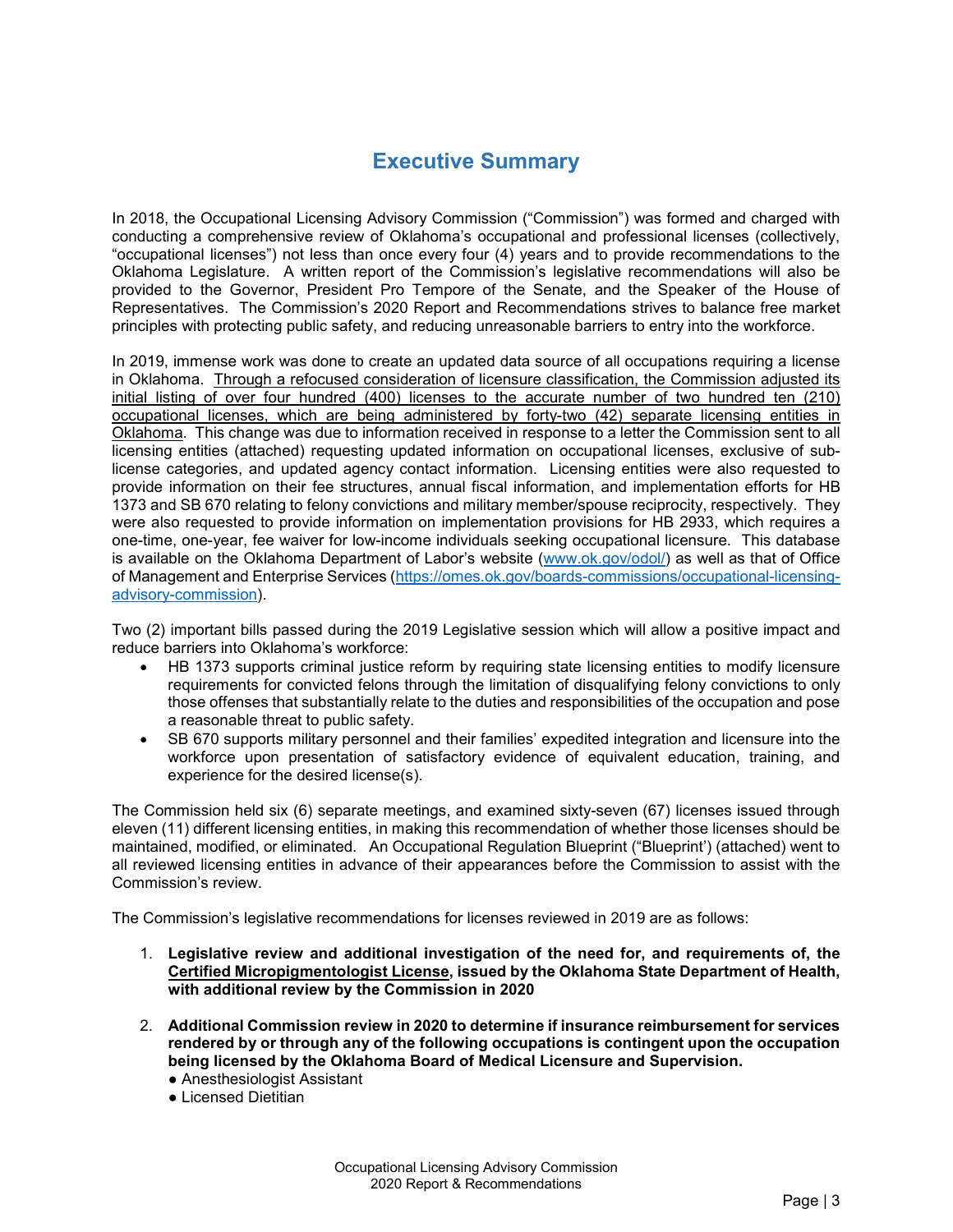- Provisional Licensed Dietitian
- Prosthetist/Orthotist
- Registered Prosthetist/Orthotist Assistant
- Registered Prosthetist/Orthotist Technician
- Pedorthist
- Radiologist Assistant
- Registered Electrologist
- Therapeutic Recreation Specialist
- Licensed Professional Music Therapist

#### 3. **Additional Commission review in 2020 of the following licenses:**

**●** Licensed Tattoo Artist, and Body Piercing Artist, issued by the Oklahoma State Department of Health;

**●** Cosmetologist, Facialist, and Manicurist, issued by the Oklahoma State Board of Cosmetology and Barbering;

- Embalmer and Funeral Director, issued by the Oklahoma Funeral Board; and
- Home Inspector, issued by the Oklahoma Construction Industries Board.
- 4. **Elimination of the Employee Alcoholic Beverage License contingent upon amendment of the Retail Alcoholic Beverage License to include employers' legal obligation to provide employee training regarding the requirements/restrictions of the Oklahoma Alcoholic Beverage Control Act. Each license is issued through the Oklahoma ABLE Commission.**
- 5. **The Oklahoma Water Resources Board ("OWRB") shall look at restructuring and streamlining the following licenses, and report back to the Commission:**

● License to perform commercial drilling or plugging of groundwater wells including test drilling for groundwater, and commercial drilling or plugging of fresh water observation wells;

● License to perform commercial drilling or plugging of monitoring wells and site assessment wells, and drilling or plugging of geotechnical borings;

- License to perform commercial installation of water well pumps; and
- License to perform commercial drilling or plugging of wells utilized for heat exchange purposes.
- 6. **Legislative review and potential combination of the Certified Registered Nurse Anesthetist and Anesthesiologist Assistant licenses, which are issued by the Oklahoma Board of Nursing and the Oklahoma Board of Medical Licensure and Supervision, respectively, as they may be duplicative or significantly similar.**

After extensive work and input from Commission members, various boards and stakeholders, and the public, the Commission respectfully submits this report of its findings and recommendations for licenses reviewed in 2019.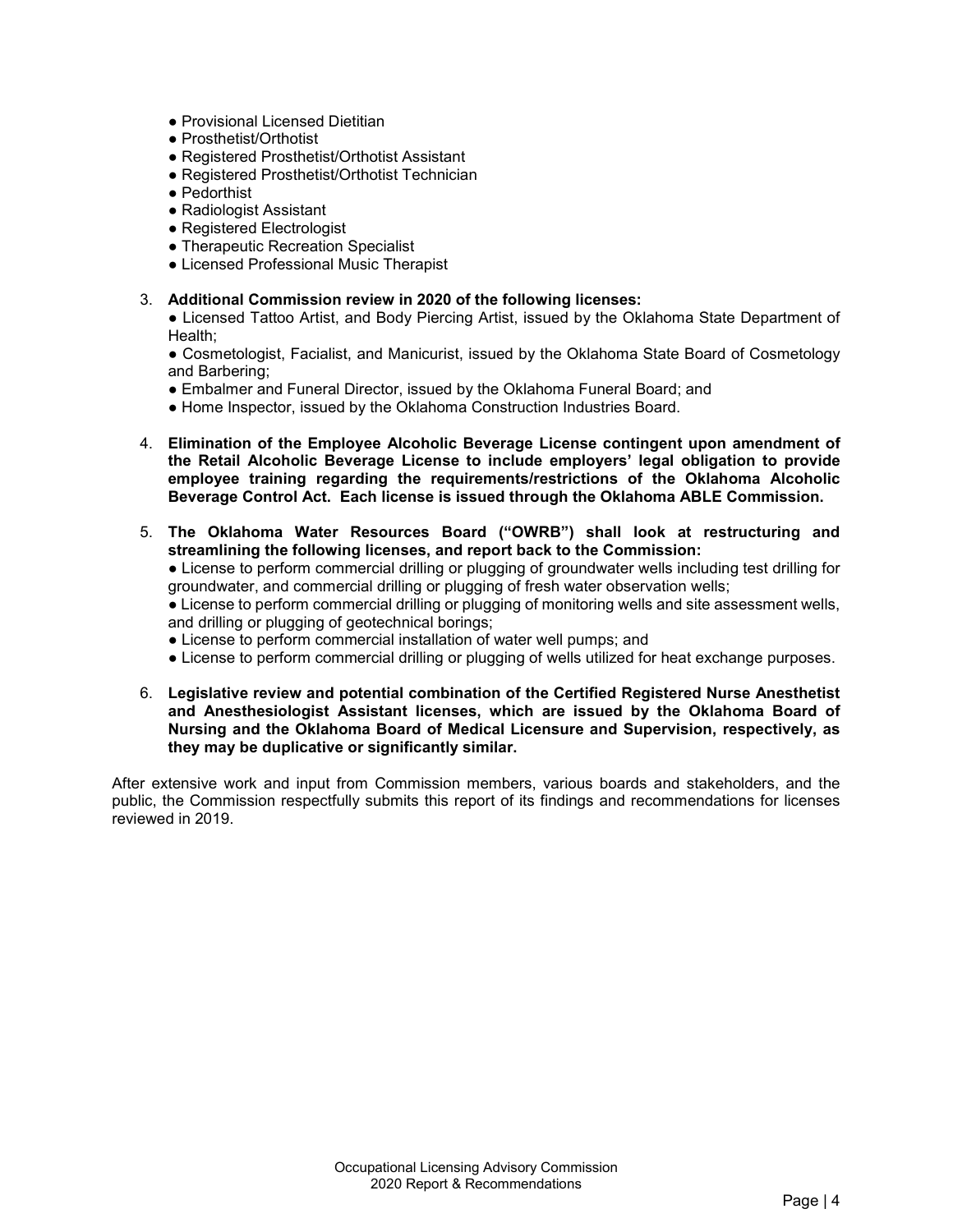## **Background**

#### <span id="page-6-1"></span><span id="page-6-0"></span>*What is Occupational Licensing?*

Occupational licensing is the process by which a state legislature grants an agency or board the power to enforce and maintain licensing requirements for persons providing regulated, professional or occupational services. A licensure board is typically made up of individuals from the profession who will accept and review applications or oversee the administration of certain requirements (such as exams). These powers and the organization of such licensure bodies are created by legislation.

#### <span id="page-6-2"></span>*Benefits of Occupational Licensing*

Occupational licensing ensures integrity of the trade and protects the public. Workers may seek to become licensed as a move toward greater professionalism. It also builds community and cohesiveness within an occupation to standardize work functions. Consumers benefit as they are able to research information through the licensing entity before seeking service. Licensing creates incentives for workers to invest in increased training and skill development for high quality services.

#### <span id="page-6-3"></span>*History of Licensing Review in Oklahoma*

Oklahoma began addressing the issue of occupational licensing by convening an Occupational Licensing Task Force in 2017 (Final Report can be found at [\(www.ok.gov/odol/\)](http://www.ok.gov/odol/) per Executive Order No. 2018-02 by Governor Fallin. What the Task Force found was a state of complete disarray in licensing review and administration. The Task Force recommended further analysis of licenses by an independent entity utilizing an Occupational Regulation Blueprint to review the necessity, utility, and impact of existing licensing regulations. As a result of the Task Force the Oklahoma Legislature enacted SB1475, creating an Occupational Licensing Advisory Commission (effective July 1, 2018). This Commission is comprised of a broad representation of needed stakeholders including: legislators, industry members, information technology representatives, license holders, and others. It is tasked with conducting a review of all Oklahoma occupational licenses and making recommendations to the Legislature.

#### <span id="page-6-4"></span>*Work of the Commission*

The Commission utilizes the Occupational Regulation Blueprint (attached) to conduct an analysis of all the occupational licenses in Oklahoma. Each year the Commission reviews a portion of the occupational licenses issued in Oklahoma to make recommendations to the legislature and administrative agencies for potential reform or modification. The review will be prioritized by critical occupations to Oklahoma. These recommendations are made following a public meeting and vast input from stakeholders. The recommendations for reform or modification are made to the Oklahoma Legislature in December of each year, prior to the start of the legislative session. The Commission also compiles data to determine the number of differing occupational licenses issued by Oklahoma's agencies, boards, and commissions, in order to continually update the online database created by the Task Force (licensing.ok.gov).

#### <span id="page-6-5"></span>*License Review Process*

The Occupational Regulation Blueprint ("Blueprint") – in conjunction with informational meetings between the Commission and licensing entities, industry participants, and the public – forms the basis for the Commission to analyze licensing requirements and make recommendations to the Oklahoma Legislature. The Blueprint creates an objective, practical tool to determine whether an occupational license is needed or whether a lower form of regulation would be equally effective. It contains questions to determine whether there is a government interest in regulating an occupation (such as public safety, public health, a fiduciary duty, or preservation of a fundamental right). It also questions whether a lesser form of regulation such as insurance, bonding, or registration may be more appropriate. It also considers the composition of Oklahoma licensing boards. The Commission will utilize the Blueprint to conduct an analysis of all the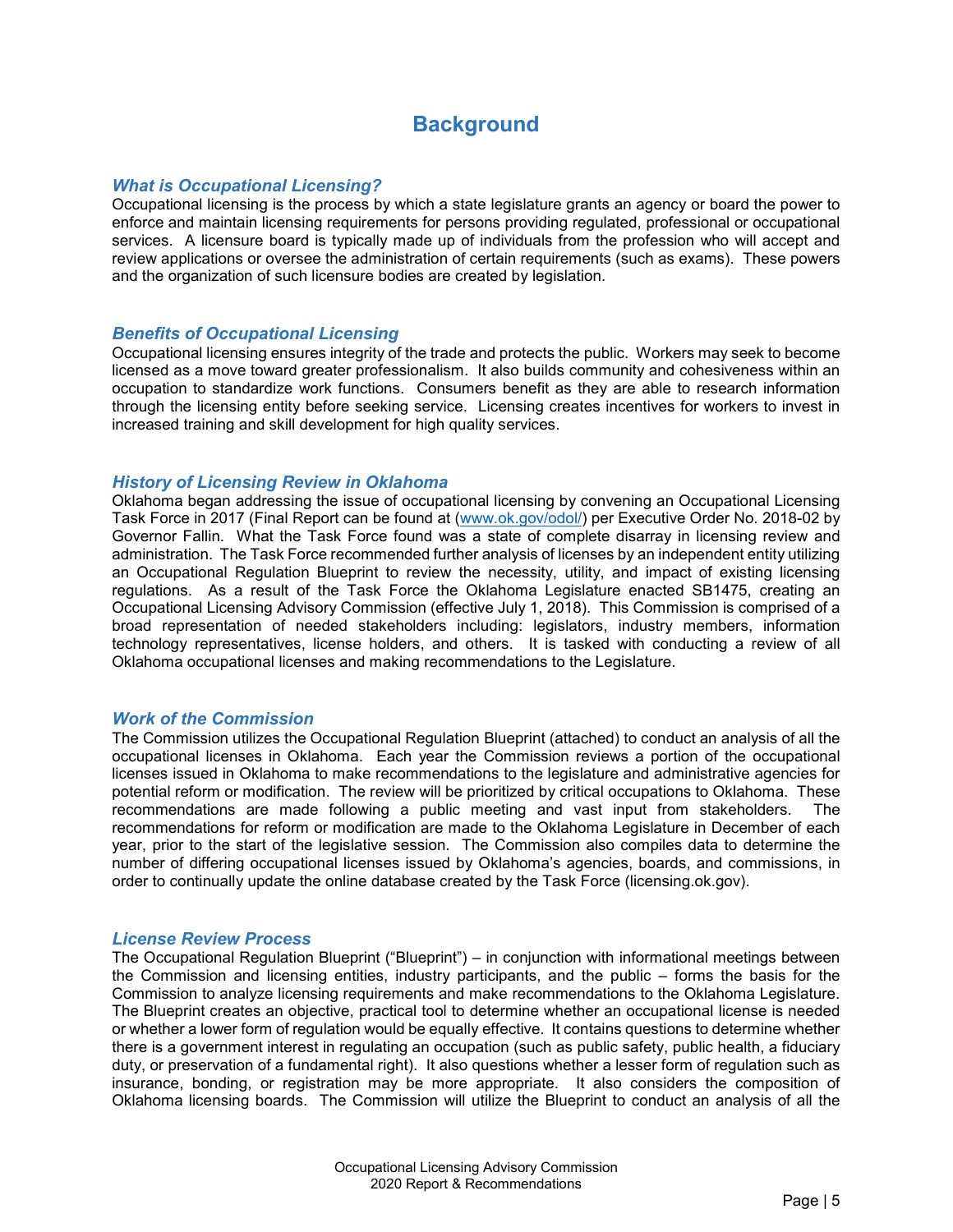occupational licenses in Oklahoma. Newly created licenses will be reviewed by the Commission within ninety (90) days of enactment. Licenses are to be reviewed every four (4) years. In year one, (i.e., 2019 Report and Recommendations), the Commission examined some of Oklahoma's critical occupations with high economic potential indicators and licenses that appeared to be outliers. In this second year, the 2020 Report and recommendations will focus on many of Oklahoma's remaining critical occupation licenses (as identified by Oklahoma Works), and the Occupational Licensing Policy Learning Consortium's targeted occupations list. The following years will examine the balance of Oklahoma's occupational licenses. Commission members can add licenses to the proposed schedule at any time with a majority vote.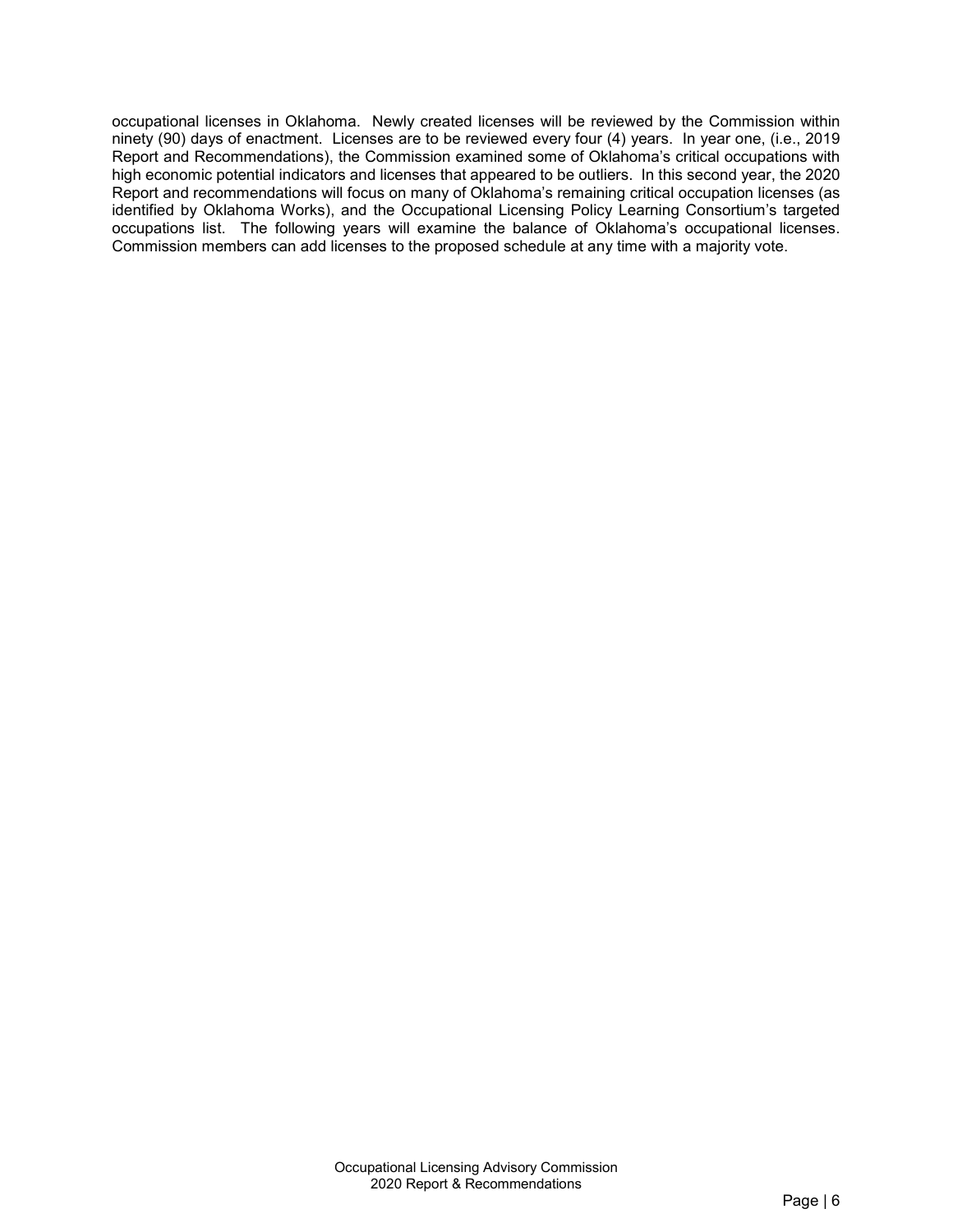## **Commission Members and Staff Activities**

<span id="page-8-0"></span>The Occupational Licensing Advisory Commission met once during legislative session. The Commission actively tracked proposed licensing legislation, and many Commission members proposed legislation dealing with licensing reform.

During session, Commission staff also met with partner organizations and stakeholders to present the Commission's 2019 Report and Recommendations. Commission staff also met with the Department of Defense liaison for the State of Oklahoma, working on occupational licensing reform and discussing ways Oklahoma could update licensing regulations to benefit military members and their spouses.

Commission staff also met with criminal justice reform groups across the state including: Department of Corrections, Pardon and Parole Board, Oklahomans for Criminal Justice Reform, Center for Employment Opportunities, Oklahoma Works, Women in Recovery, Career Tech Centers, The Education and Employment Ministry, and others. The purpose of these meetings was to gather information regarding where past offenders were encountering the most workforce entry barriers and in what particular occupations. From these meetings the Commission was able to create a list of licenses causing the most hardship for those with past felony convictions, and to begin reviewing potential adjustments.

A large amount of time was spent updating and correcting the Occupational Licensing Database at licensing.ok.gov. The database originated out of the 2017 Occupational Licensing Task Force but over time critical information had gone missing, was incorrect, or had become outdated.

The Commission also hosted an informational breakfast for Oklahoma Legislators to inform them about the issues facing occupational licensing and licensees, what Oklahoma has done (and is continuing to do) to address these issues, and the purpose of the Commission.

#### <span id="page-8-1"></span>*May 2, 2019 Commission Meeting*

This first meeting in 2019 was held to determine what Oklahoma licenses to review next. The Commission decided to focus on licenses where citizens with prior criminal records were encountering workforce entry barriers. Comparing those licenses against a previously compiled list of Oklahoma's critical occupations, the Commission chose to focus its review on the overlapping licenses for its 2020 Report and Recommendations. The resulting list consisted of sixty-seven (67) licenses. The Commission then met with the licensing entities responsible for these licenses in several subsequent meetings, gathering information necessary to knowingly analyze the licenses and form its recommendations to the Oklahoma Legislature.

The Occupational Regulation Blueprint (attached) was sent to all agencies and boards with licenses up for review in 2019. The Commission respectfully requested that they complete the Blueprint, along with a handful of additional general, licensing questions, and return them to the Commission in advance of their subsequent meetings with the Commission. The additional questions were:

- Expand on the fees collected by your Agency/Board; what those fees fund at your Agency/Board; and the annual, fiscal impact of said fees to your Agency/Board;
- How your Agency/Board plans to implement new laws relating to felony convictions and military member/spouse reciprocity found in HB 1373 and SB 670; and,
- How your Agency/Board has, or will, implement provisions in last session's HB 2933, codified at 59 O.S. § 4003, which requires a one-time, one-year, fee waiver for low-income individuals.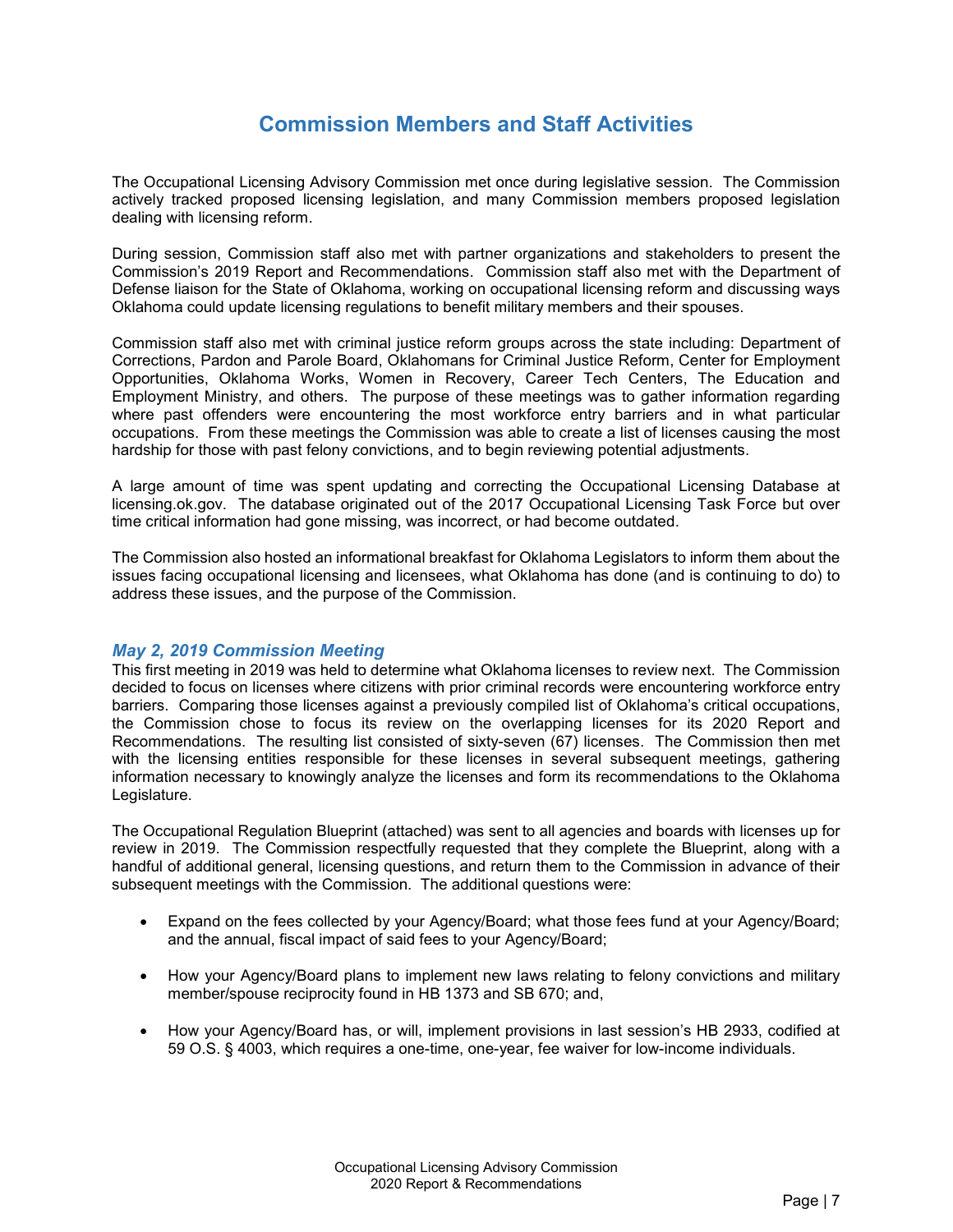#### <span id="page-9-0"></span>*July 1, 2019 Commission Meeting*

In July, nineteen (19) occupational licenses, issued by three (3) separate licensing boards or agencies, were publicly reviewed by the Commission. The agencies were: Oklahoma State Department of Health (15 licenses); ABLE Commission (3 licenses); and the Oklahoma Department of Agriculture, Food, and Forestry (1 license). The Oklahoma State Department of Health had two (2) representatives that discussed the different levels of education, skills, and experience required for each of its fifteen (15) reviewed licenses. The General Counsel for the ABLE Commission discussed the different requirements for each of its three (3) reviewed licenses and answered questions from the Commission. The Director of Community Protection Services and the Legislative Liaison for the Oklahoma Department of Agriculture, Food, and Forestry discussed the requirements for a Pesticide Applicator: Commercial vs Noncommercial, as well as a Consultant vs Technician.

A representative of the Occupational Licensing Policy Learning Consortium and a grant officer from the U.S. Department of Labor also held a technical assistance meeting with the Commission in July, which was extremely beneficial.

#### <span id="page-9-1"></span>*August 5, 2019 Commission Meeting*

In August, the Commission publicly reviewed seventeen (17) licenses, issued by three (3) separate licensing boards or agencies. The Oklahoma Board of Nursing presented eight (8) licenses; the Oklahoma Board of Veterinary Medicinal Examiners presented five (5) licenses; and the Oklahoma Water Resources Board presented four (4) licenses). The Executive Director and Deputy Director for the Oklahoma Board of Nursing discussed the differing degrees and types of skills and training needed for each of the eight (8) reviewed nursing licenses. Each license also required a different level of supervision, as well as involving a different scope of practice. The Executive Director for the Oklahoma Board of Veterinary Medical Examiners discussed five (5) reviewed licenses, explaining the education and training requirements for each license, and how each license permits the licensee to conduct a different scope of work. The Chief of Planning and Management and the Manager of Well Drilling represented the Oklahoma Water Resources Board, explaining that the four (4) reviewed licenses establish necessary construction standards for water wells, and licensure requirements for well operators.

#### <span id="page-9-2"></span>*September 9, 2019 Commission Meeting*

In September, the Commission publicly reviewed nine (9) licenses, issued by four (4) separate licensing boards of agencies. The Oklahoma State Board of Cosmetology and Barbering presented five (5) licenses; the Oklahoma Department of Labor presented a single license; the Oklahoma Funeral Board presented two (2) licenses; and the Oklahoma Construction Industries Board also presented a single license. The Executive Director of the Oklahoma State Board of Cosmetology and Barbering discussed the necessary skills, training, and various pathways for obtaining each reviewed license. Due to the use of toxic chemicals by cosmetologists and barbers, the Commission stressed the need to ensure public safety. The Licensing Supervisor for the Oklahoma Department of Labor discussed the history, purpose, and function of the Welding License, which requires passing a technical skills test. The Executive Director of the Oklahoma Funeral Board discussed education, training, and continuing education requirements for an Embalmer or Funeral Director license. The Administrator for the Oklahoma Construction Industries Board discussed the Home Inspector license. Public comments were given, and clarifications of the need for and benefits of the Home Inspector License, which had also been reviewed by the Commission for the previous year's 2019 Report and Recommendations, were provided.

#### <span id="page-9-3"></span>*October 7, 2019 Commission Meeting*

In October, the Commission publicly reviewed twenty-two (22) licenses issued by the Oklahoma Board of Medical Licensure and Supervision ("Medical Board"). Lyle Kelsey represented the Medical Board and answered questions from the Commission members. Discussion included: exam requirements, education and experience requirements, job duties, consumer protections, national board certifications, licensing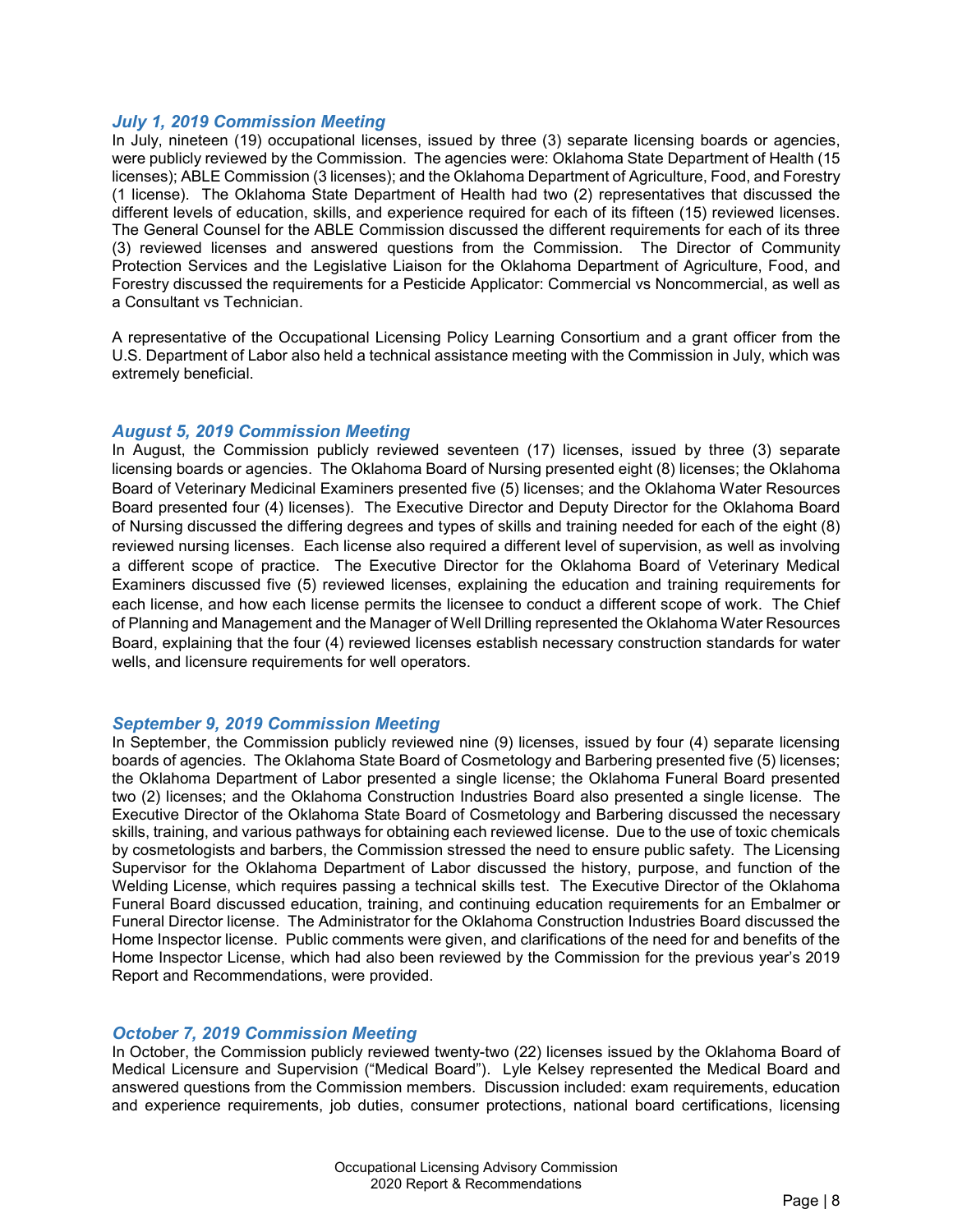pathways, fees, insurance coding and billing, Medicaid expansion, state-by-state licensure comparison, background checks, the role of licensing boards, accountability, and the number of each type of license issued annually.

#### <span id="page-10-0"></span>*November 4, 2019*

The Commission began its November meeting by publicly listing all sixty-seven (67) licenses that had previously come before the Commission throughout the year, and agreed to place any that did not appear to have Commission recommendations at the end of the meeting. After the Chair, Leslie Osborn, read through the list, there were thirty-two (32) licenses Commission members wanted to discuss at greater length for possible Legislative recommendations. Once the Commission completed its discussion, a public vote on potential recommendations was taken for all sixty-seven (67) licenses. The Legislative recommendations proposed by the Commission for this 2020 Report and Recommendations are listed on the following pages.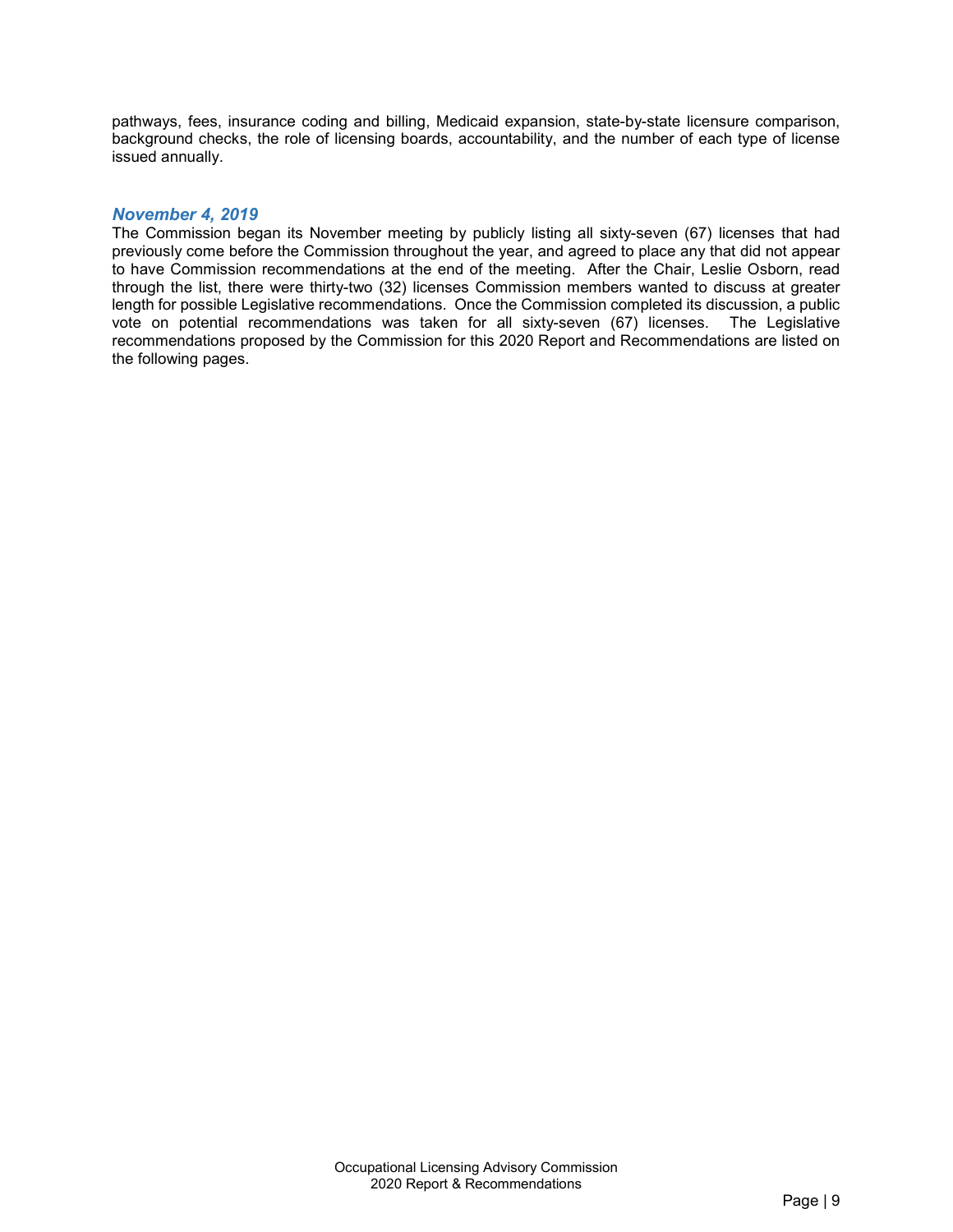## **Recommendations**

#### <span id="page-11-1"></span><span id="page-11-0"></span>*Licenses to Investigate Further by Commission*

#### **Oklahoma State Department of Health**

- 1. Certified Micropigmentologists The Commission recommends Legislative review and investigation of the need for, and requirements of this license, as well as additional Commission review in 2020.
- 2. Licensed Tattoo Artist The Commission requested additional information from the Oklahoma State Department of Health in order to compare fees for this license with fees charged by other states for similar licenses, and recommends additional review in 2020.
- 3. Body Piercing Artist The Commission recommends additional review in 2020.

#### **Oklahoma State Board of Cosmetology and Barbering**

- 4. Cosmetologist The Commission recommends additional review in 2020.
- 5. Facialist The Commission recommends additional review in 2020.
- 6. Manicurist The Commission recommends additional review in 2020.

#### **Oklahoma Funeral Board**

- 7. Embalmer The Commission recommends additional review in 2020.
- 8. Funeral Director The Commission recommends additional review in 2020.

#### **Oklahoma Construction Industries Board**

9. Home Inspector - The Commission recommends additional review in 2020.

#### **Oklahoma Board of Medical Licensure and Supervision**

The Commission recommends additional review in 2020, particularly consideration of whether any of the following services are available to Oklahomans contingent upon being provided through a licensed entity for insurance reimbursement. The licenses recommended for further Commission review are:

- 10. Anesthesiologist Assistant;
- 11. Licensed Dietitian;
- 12. Provisional Licensed Dietitian;
- 13. Prosthetist/Orthotist;
- 14. Registered Prosthetist/Orthotist Assistant;
- 15. Registered Prosthetist/Orthotist Technician;
- 16. Pedorthist;
- 17. Radiologist Assistant;
- 18. Registered Electrologist;
- 19. Therapeutic Recreation Specialist; and
- 20. Licensed Professional Music Therapist

#### <span id="page-11-2"></span>*License to Eliminate*

#### **ABLE Commission**

21. Employee License - The Commission recommends elimination of the Employee Alcoholic Beverage License contingent upon the Retail Alcoholic Beverage License being amended to include a requirement that all Retail Licensees provide their employees with the same, or equivalent, training as currently mandated under the Employee Alcoholic Beverage License.

#### <span id="page-11-3"></span>*Licenses to Streamline*

The Commission recommends the Oklahoma Water Resource Board look at a new, streamlined structure for the following licenses and report back to the Commission. The licenses recommended for streamlining are: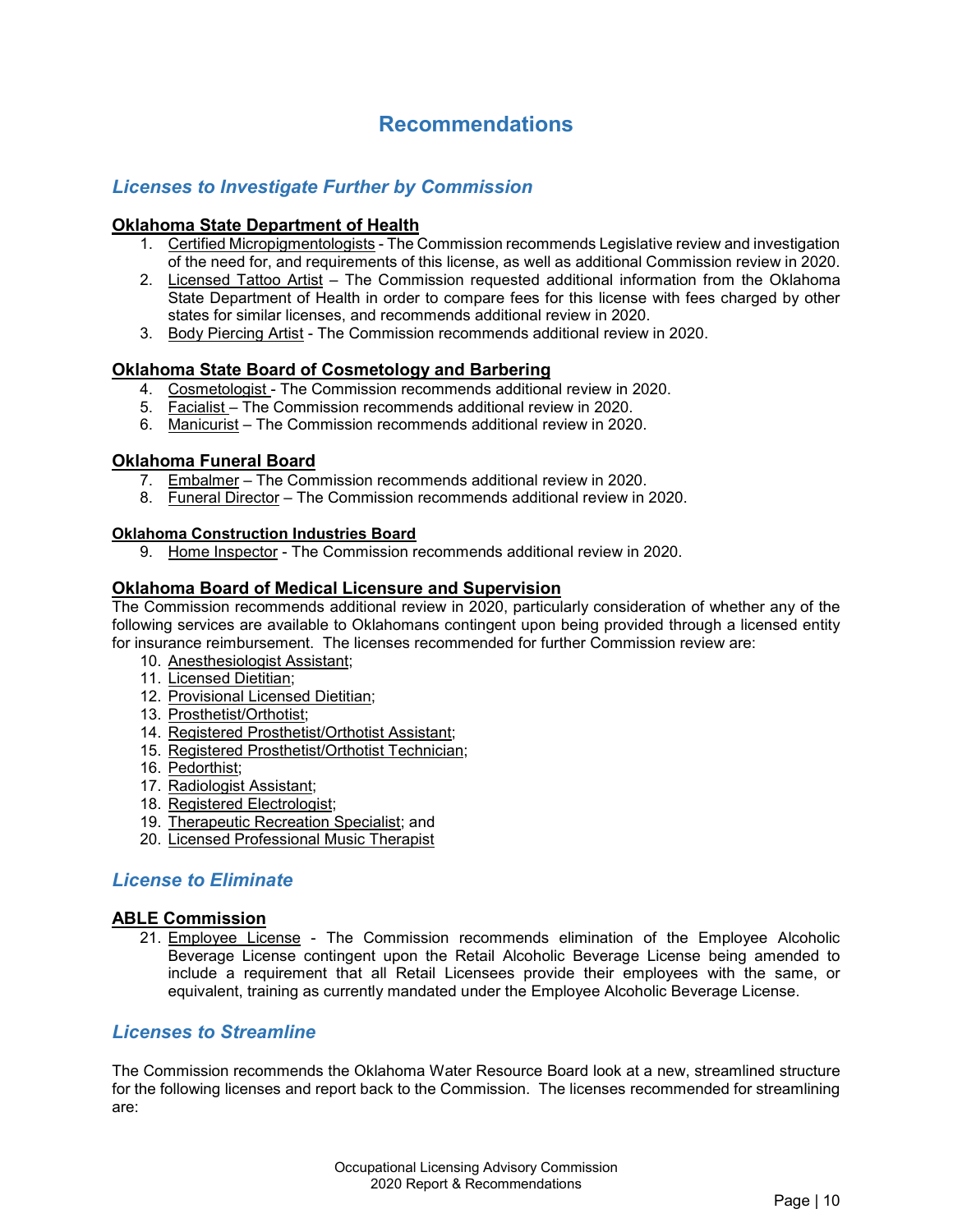- 22. License to perform commercial drilling or plugging of groundwater wells including test drilling for groundwater, and commercial drilling or plugging of fresh water observation wells;
- 23. License to perform commercial drilling or plugging of monitoring wells and site assessment wells, and drilling or plugging of geotechnical borings;
- 24. License to perform commercial installation of water well pumps; and
- 25. License to perform commercial drilling or plugging of wells utilized for heat exchange purpose.

#### <span id="page-12-0"></span>*Licenses to Consider Merging*

The Commission recommends Legislative review and potential combination of the following licenses if they are determined to be duplicative or significantly similar:

- 26. Advanced Practice Registered Nurse (APRN) Certified Registered Nurse Anesthetist License Oklahoma Board of Nursing, and
- 27. Anesthesiologist Assistant License Oklahoma State Board of Medical Licensure and Supervision.

#### <span id="page-12-1"></span>*Licenses Reviewed with No Action*

Licensing entities provided clarifications for the following licenses, but the Commission makes no recommendations:

- 28. Pesticide Applicator Oklahoma Department of Agriculture, Food, and Forestry;
- 29. Advanced Practice Nurse (APRN) Clinical Nurse Midwife Oklahoma Board of Nursing;
- 30. Non-Veterinary Equine Dental Technician Oklahoma Veterinary Board;
- 31. Non-Veterinary Reproductive Service Technician Oklahoma Veterinary Board;
- 32. Welding License Oklahoma Department of Labor

#### <span id="page-12-2"></span>*Licenses to Be Maintained As Is*

The Commission made no recommendations or changes to the following licenses:

#### **Oklahoma State Department of Health**

- 33. Adult Day Care Aide
- 34. Medication Aide
- 35. Developmentally Disabled Direct Care Aide
- 36. Feeding Assistant
- 37. Home Health Aide
- 38. Long Term Care Aide
- 39. Residential Care Aide
- 40. Hearing Aid Licensees
- 41. Home Health Administrators
- 42. Registered Professional Environmental Specialist
- 43. Licensed Genetic Counselor
- 44. Licensed Sanitarians

#### **ABLE Commission**

45. Manufacturer

#### **Oklahoma Nursing Board**

- 46. Licensed Practical Nurse (LPN) Single State License (SSL)
- 47. Advanced Unlicensed Assistant (AUA)
- 48. Advanced Practice Registered Nurse (APRN Certified Nurse Practitioner (CNP)
- 49. Advanced Practice Registered Nurse (APRN) Clinical Nurse Specialist (CNS)
- 50. Advanced Practice Registered Nurse (APRN) Certified Registered Nurse Anesthetist (CRNA)
- 51. Multistate (MSL) Registered Nurse (RN) or Licensed Practical Nurse (LPN) License
- 52. Registered Nurse (RN) Single State License (SSL)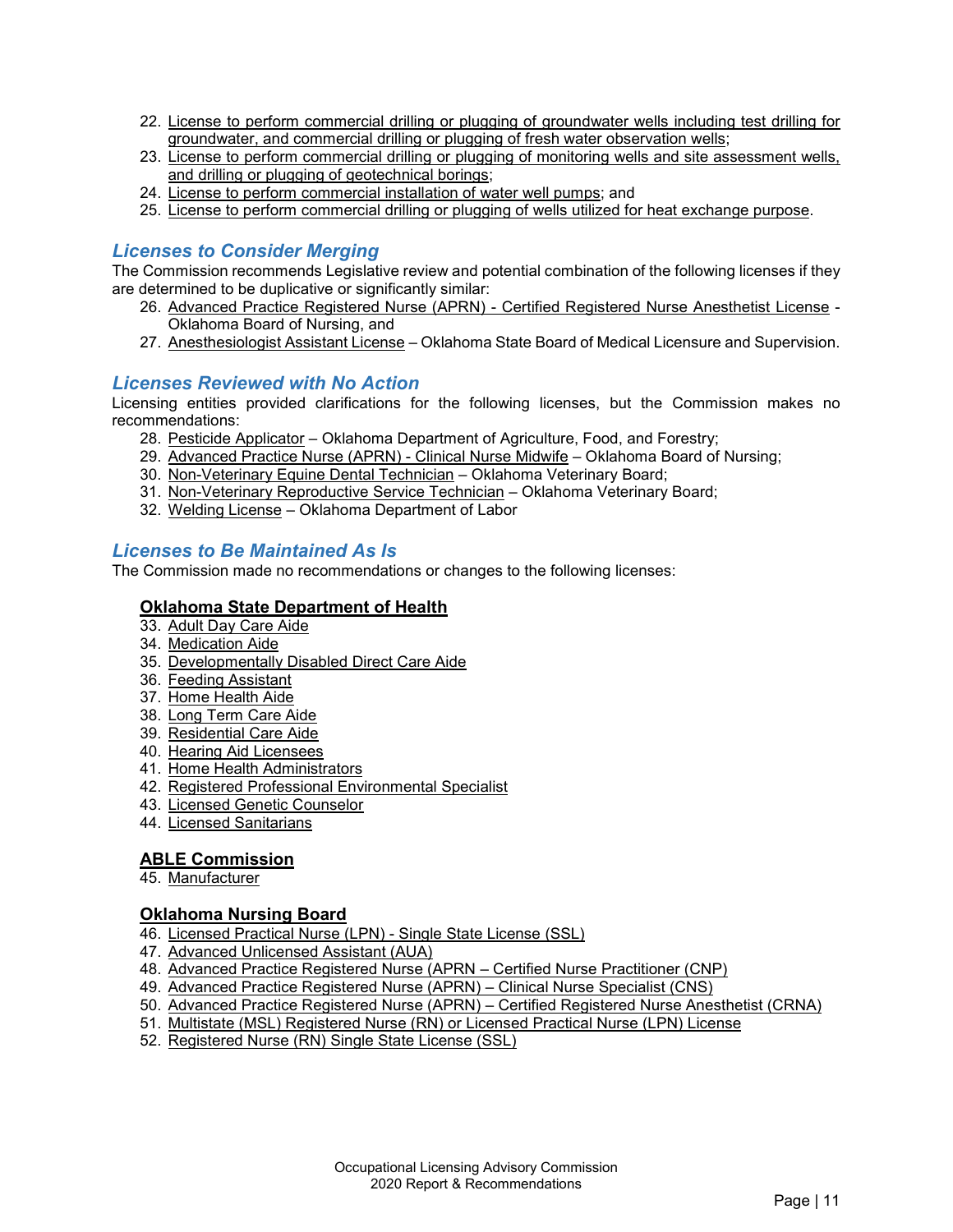#### **Oklahoma Veterinary Board**

- 53. <u>Veterinarians</u>
- 54. Faculty Veterinarian
- 55. Certified Animal Euthanasia Technician

#### **Oklahoma State Board of Cosmetology and Barbering**

56. Barber Instructor

#### **Oklahoma State Board of Medical Licensure and Supervision**

- 57. Athletic Trainer
- 58. Athletic Trainer Apprentice
- 59. Occupational Therapist
- 60. Occupational Therapist Assistant
- 61. Physical Therapist
- 62. Physical Therapist Assistant
- 63. Physician Assistant
- 64. Physician Surgeon M.D. (Family and General Practice)
- 65. Physician Surgeon M.D. (Internist, General)
- 66. Physician Surgeon M.D. (Physician/Surgeon and all others)
- 67. Respiratory Care Practitioner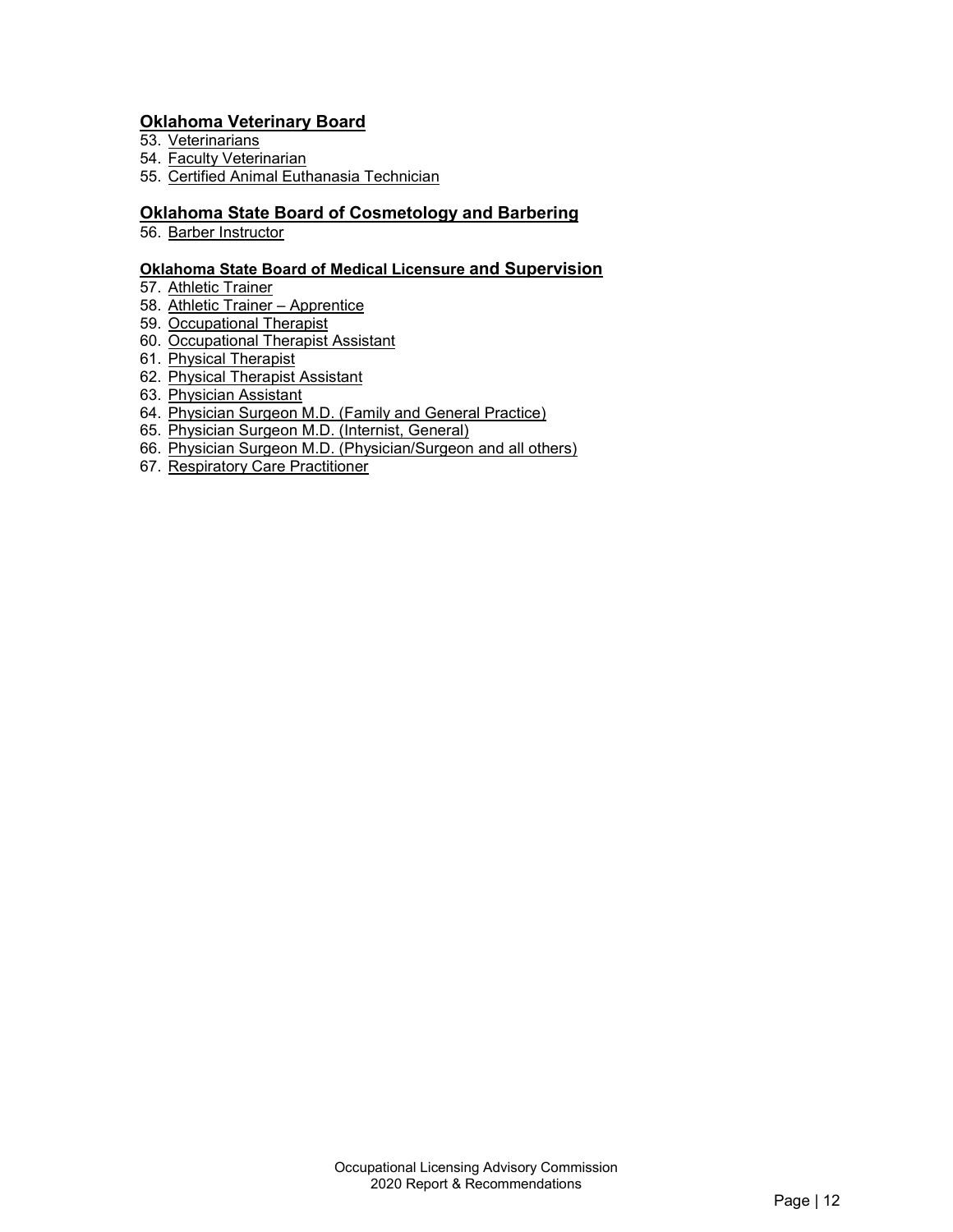## <span id="page-14-0"></span>**APPENDIX**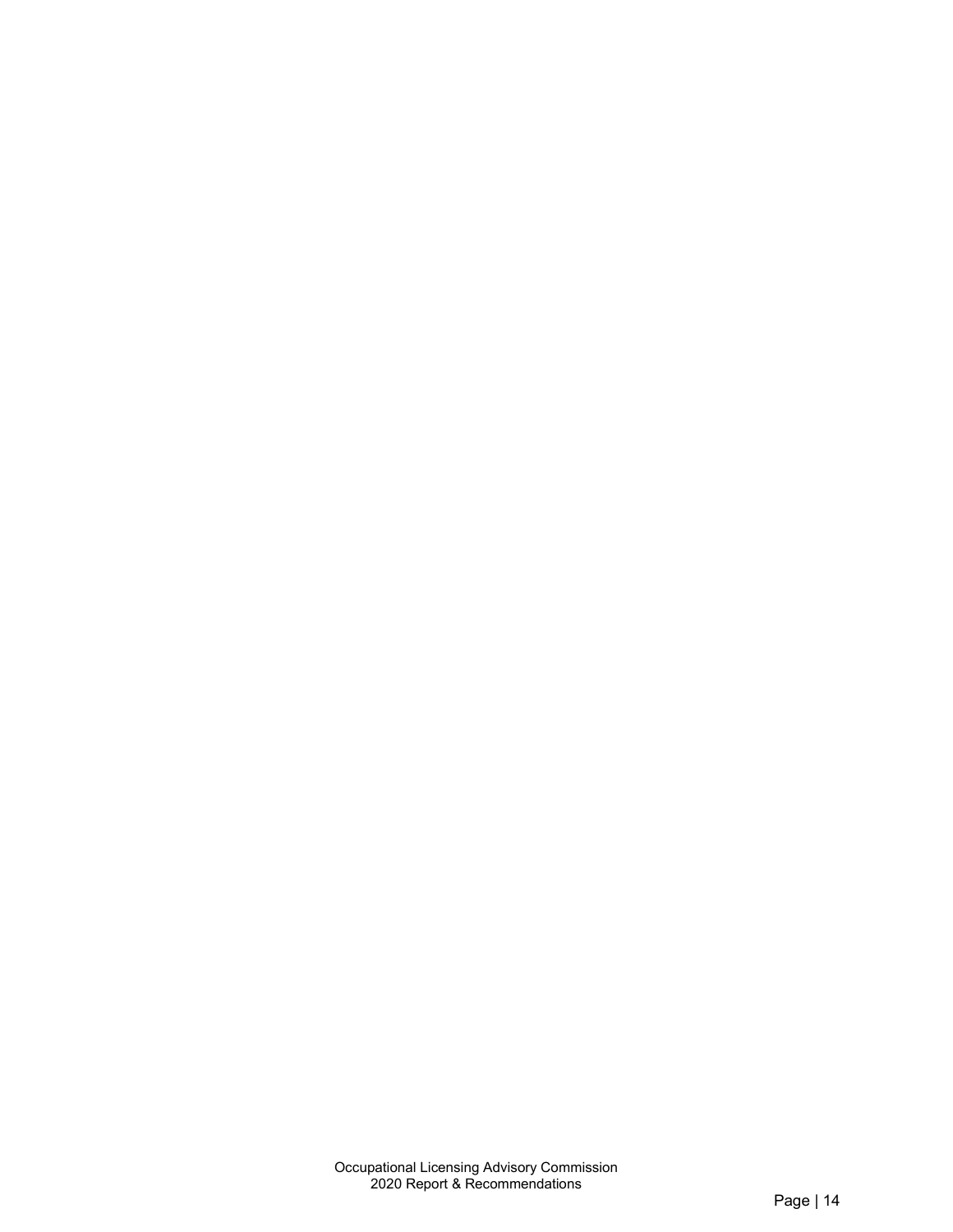#### <span id="page-16-0"></span>*Letter to Licensed Entities*

#### Oklahoma Department of Labor



#### Leslie Osborn COMMISSIONER OF LABOR

March 19, 2019

Thanks to your help as a licensing entity, and the hard work of former Labor Commissioner Melissa Houston and Christina Foss, Program Administrator, the Oklahoma Department of Labor now has a permanent link on its webpage the public can access for a list of occupational licenses in Oklahoma. To ensure licensing information on the link remains accurate and up to date, the Occupational Licensing Advisory Commission<sup>1</sup> respectfully requests you review your previously submitted information and update or adjust where needed.

To review your agency's submission, please pull up the Occupational Licensing Database through the ODOL website. Click on the "Safety Inspections & Licensing" tab on the header. Then click on "Occupational Licensing Commission" in the dropdown menu, then the "Licensing Database" hyperlink on the right side of the page in the Related Topics box. Once you've accessed the Occupational Database, please confirm all information on your agency's row is accurate and complete. If your agency has not already done so, then please provide a brief response to the six questions listed below:

A. License Name

B. Licensing Authority Name/web link

C. Required Education Level

- D. License Name
- E. Licensing Authority Name/web link
- F. Required Education Level

For our records but not the online Occupational Database, please provide an updated agency contact, phone number mailing and email address.

In a continuing effort to best meet the needs of the public and avoid potential confusion, we do not want licenses listed the online Occupational Database that are not occupations. For example, a Commercial Applicator License for spraying pesticides would probably be something agriculturalists across the state utilize for buying chemicals in bulk, but is not their occupation. If you see any such listing, whether for your agency or another, please notify us so we may make an adjustment to the database. Also, please carefully consider whether subcategories need a separate listing, such as electricians for example. If a Licensee can attain multiple certifications or endorsements, which are all tied to a single, overarching license, then it may not be necessary to list each certification/endorsement as a separate license; the occupational license alone is likely sufficient. The intention of ODOL and the Occupational Licensing Advisory Commission is to have an accurate, easy to access website, showing citizens where to apply for occupational licenses via web links, and what it entails to do so.

The next round of occupational licenses to be reviewed by the Occupational Licensing Advisory Commission will come post legislative session so it is essential we clean up the Occupational Database prior to that start date.

Thank you very much, in advance. We respectfully request this information within the next thirty (30) days. Please send your agency's updated information to the following email addresses: <u>[christina.foss@omes.ok.gov;](mailto:christina.foss@omes.ok.gov) liz.searock@labor.ok.gov</u>; [labor.commissloner@labor.ok.gov.](mailto:labor.commissloner@labor.ok.gov) If you have questions, Christina Foss, Program Administrator may be reached at 405/521-6102.

Respectfully,

fslie Ostorn

Leslie Osborn Commissioner of Labor

1 The Occupational Licensing Advisory Commission is a successor to the Occupational licensing Task Force created on July 1, 2018, pursuant to 40 O.S.9 § 800.1 3017 N. Stiles, Suite 100. Oklahoma City. Oklahoma 73105-5212 · Telephone 405-521-6100 · Fax 405-521-6018 · www.labor.ok.gov Toll-free 1-888-269-5353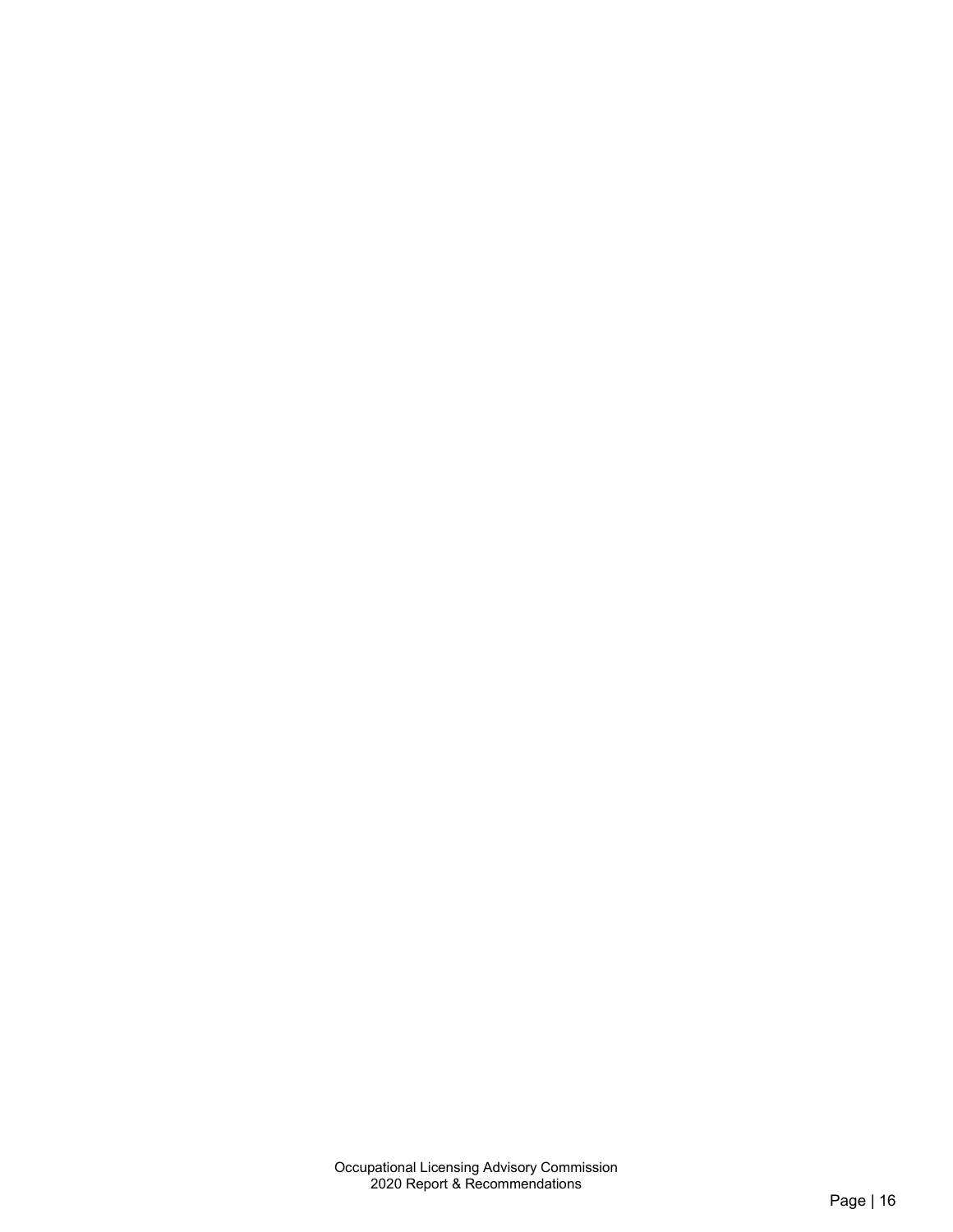### <span id="page-18-0"></span>*Sample Blueprint*

### **Roadmap for Occupational Licensing**

- Is there a compelling public interest that needs to be protected?
	- $\circ$  If yes, then continue
	- o If no, then no regulation is required
	- o Types public interests
		- **•** Public health
		- Public safety
		- Fundamental rights
		- Substantial fiduciary interest
- Is the least restrictive means that would sufficiently protect the public interest used?
	- o If yes, then continue
	- $\circ$  If no, then use a less restrictive means
	- o Regulation options from least restrictive to most restrictive
		- Market Competition<br>■ Third-party or consul
		- Third-party or consumer created ratings and reviews
		- **•** Private certification
		- Specific private civil cause of action or alternative dispute resolution
		- Deceptive trade practice act
		- Regulation of the process of providing specific goods or services to consumers
		- Public inspection
		- **Mandatory bonding or insurance**
		- **Registration**
		- Government certification
		- Business License
		- Specialty occupational license for medial reimbursement
		- Occupational license
- If occupational licensing is used, does the board in charge of such licensure have a controlling number of board members as market participants?
	- $\circ$  If yes, continue (board does not have antitrust immunity yet)
	- o If no, stop (board has antitrust immunity)
	- Is there active supervision of the board's actions by the state?
		- o If yes, then board has antitrust immunity
		- o If no, then board is subject to antitrust litigation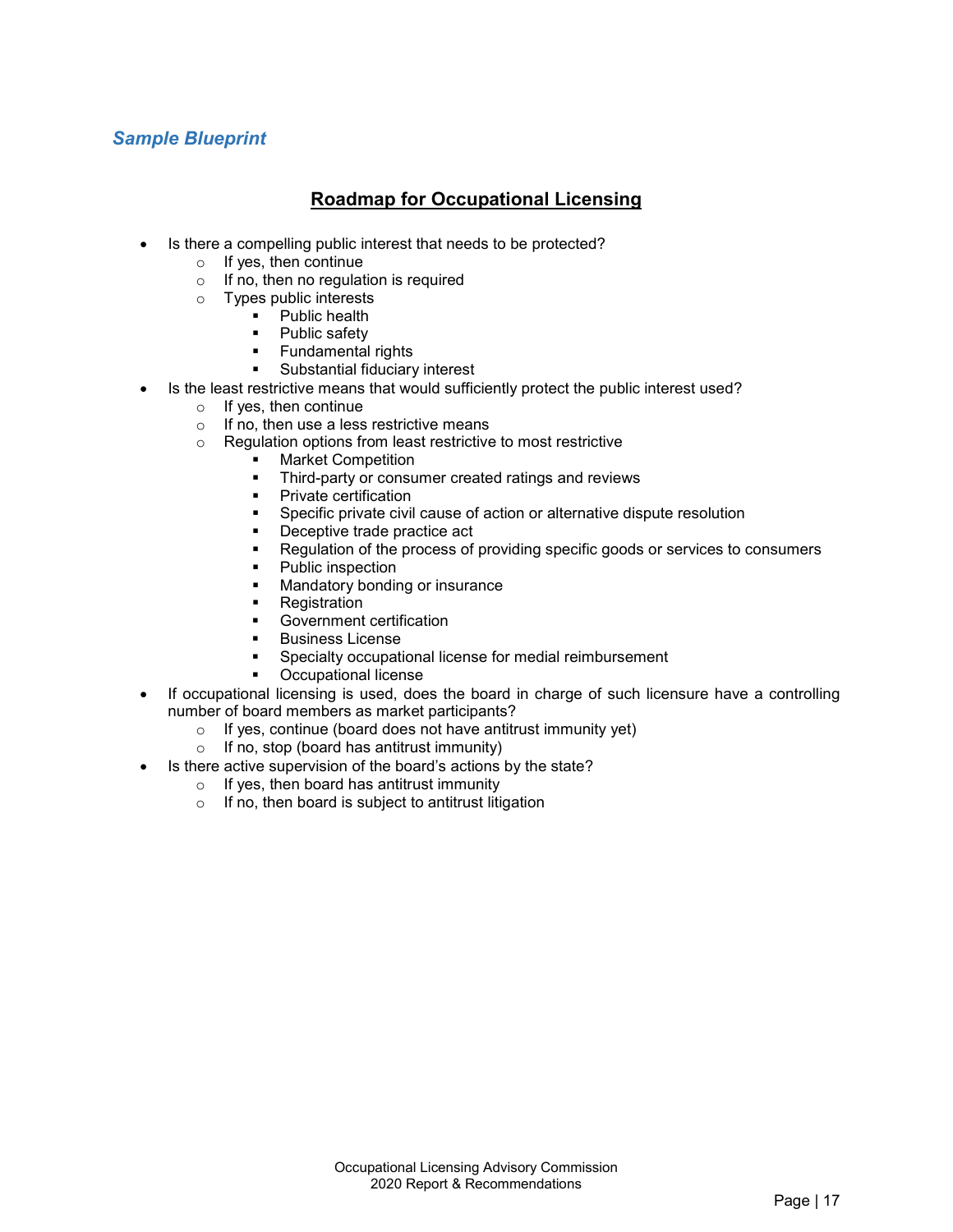## Occupational Regulation Blueprint

| License Details                                                                                                                                |
|------------------------------------------------------------------------------------------------------------------------------------------------|
|                                                                                                                                                |
|                                                                                                                                                |
|                                                                                                                                                |
| <b>Compelling Public Interest</b>                                                                                                              |
| Is this public interest a demonstrated, real, significant, and probable harm (see Annex, item 2)?                                              |
| <b>Least Restrictive Means</b><br>What means is used to protect the public interest? _____________________________                             |
| Is it the least restrictive means (see Annex, item 3), which sufficiently protects the interest (see Annex, item                               |
| If the answer to the above question is "No" then do not use that type of regulation to protect the public<br>interest.                         |
| ---------------------------Continue only if Occupational Licensing was Used------------------------                                            |
| <b>Controlling Number of Market Participants on the Board</b>                                                                                  |
| How many members are on the regulatory board?                                                                                                  |
| How many of them are active market participants (see Annex, item 5)? ___________________                                                       |
| Is the board controlled by these active market participants (see Annex, item 6)? __________________                                            |
| -------------------Continue only if the Board is Controlled by Market Participants------------------                                           |
| <b>Active Supervision of the Board</b><br>Is there active state supervision of the board (see Annex, item 7)? ________________________________ |
|                                                                                                                                                |

If the answer to the above question is "No" then board's conduct may violate the Sherman Act and the board's actions are not protected by state immunity.